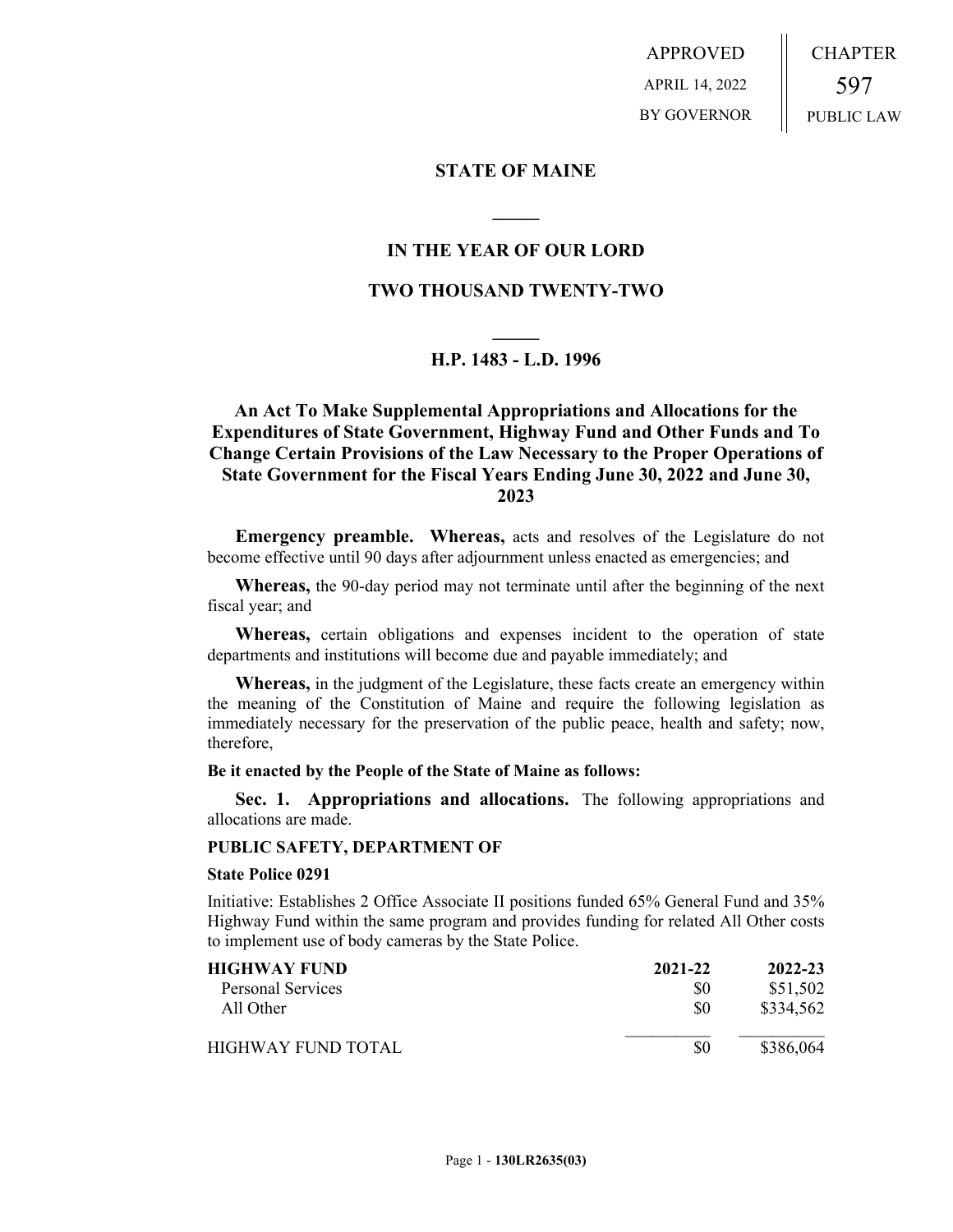### **State Police 0291**

Initiative: Provides funding to increase the hours of one Forensic Chemist Technician position from 40 hours to 80 hours biweekly.

| <b>HIGHWAY FUND</b>      | 2021-22 | 2022-23 |
|--------------------------|---------|---------|
| <b>Personal Services</b> | \$2,150 | \$8,986 |
| All Other                | \$240   | \$251   |
| HIGHWAY FUND TOTAL       | \$2,390 | \$9,237 |
|                          |         |         |

### **State Police 0291**

Initiative: Establishes 3 State Police Trooper positions funded 65% General Fund and 35% Highway Fund within the same program to provide mandatory instruction at the Maine Criminal Justice Academy and provides funding for related All Other costs.

| <b>HIGHWAY FUND</b> | 2021-22 | 2022-23   |
|---------------------|---------|-----------|
| Personal Services   | \$0     | \$100,896 |
| All Other           | \$0     | \$46,717  |
| HIGHWAY FUND TOTAL  | \$0     | \$147,613 |

# **State Police 0291**

Initiative: Establishes 3 State Police Detective positions funded 65% General Fund and 35% Highway Fund within the same program and provides funding for related All Other costs.

| <b>HIGHWAY FUND</b> | 2021-22 | 2022-23   |
|---------------------|---------|-----------|
| Personal Services   | \$0     | \$148,008 |
| All Other           | \$0     | \$47,292  |
| HIGHWAY FUND TOTAL  | \$0     | \$195,300 |

### **State Police 0291**

Initiative: Establishes one State Police Sergeant-E position funded 65% General Fund and 35% Highway Fund within the same program to provide supervision in the cold case homicide unit and provides funding for related All Other costs.

| <b>HIGHWAY FUND</b> | 2021-22 | 2022-23  |
|---------------------|---------|----------|
| Personal Services   | \$0     | \$50,596 |
| All Other           | \$0     | \$15,808 |
| HIGHWAY FUND TOTAL  | \$0     | \$66,404 |

### **State Police 0291**

Initiative: Establishes 8 Behavioral Health Program Coordinator positions funded 65% General Fund and 35% Highway Fund within the same program and provides funding for related All Other costs.

| <b>HIGHWAY FUND</b> | 2021-22 | 2022-23   |
|---------------------|---------|-----------|
| Personal Services   | \$0     | \$276,336 |
| All Other           | \$0     | \$20,045  |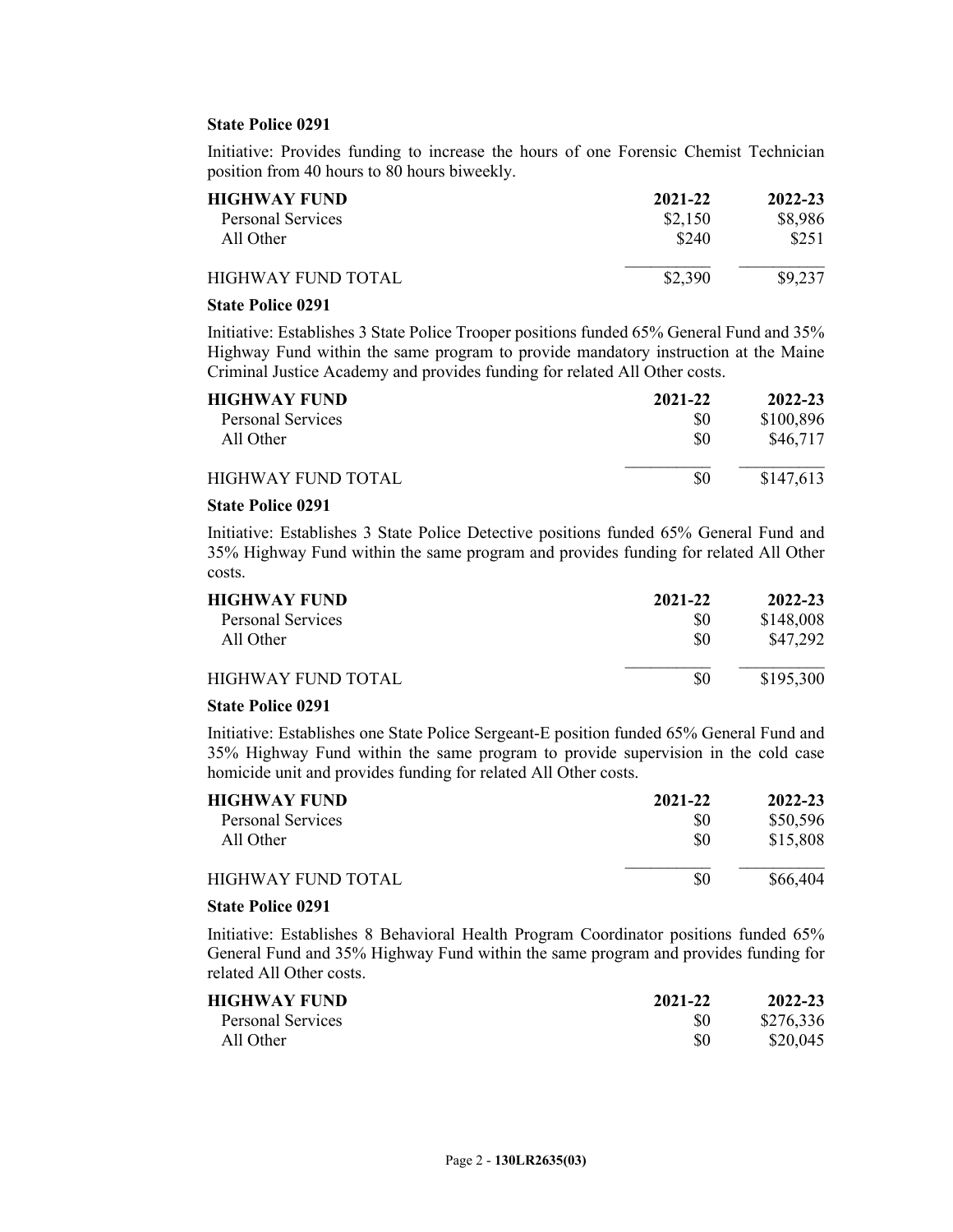| HIGHWAY FUND TOTAL                                                                                                                                           | \$0      | \$296,381 |
|--------------------------------------------------------------------------------------------------------------------------------------------------------------|----------|-----------|
| <b>State Police 0291</b>                                                                                                                                     |          |           |
| Initiative: Provides funding for monthly charges for a new data server to support new<br>evidence-tracking software.                                         |          |           |
| <b>HIGHWAY FUND</b>                                                                                                                                          | 2021-22  | 2022-23   |
| All Other                                                                                                                                                    | \$5,349  | \$10,697  |
| <b>HIGHWAY FUND TOTAL</b>                                                                                                                                    | \$5,349  | \$10,697  |
| <b>State Police 0291</b>                                                                                                                                     |          |           |
| Initiative: Provides funding for technology costs for the evidence-tracking software annual<br>fees.                                                         |          |           |
| <b>HIGHWAY FUND</b>                                                                                                                                          | 2021-22  | 2022-23   |
| All Other                                                                                                                                                    | \$3,957  | \$3,957   |
| <b>HIGHWAY FUND TOTAL</b>                                                                                                                                    | \$3,957  | \$3,957   |
| <b>State Police 0291</b>                                                                                                                                     |          |           |
| Initiative: Provides one-time funding to upgrade polygraph equipment.                                                                                        |          |           |
| <b>HIGHWAY FUND</b>                                                                                                                                          | 2021-22  | 2022-23   |
| All Other                                                                                                                                                    | \$7,195  | \$0       |
| <b>HIGHWAY FUND TOTAL</b>                                                                                                                                    | \$7,195  | \$0       |
| <b>State Police 0291</b>                                                                                                                                     |          |           |
| Initiative: Provides one-time funding for noise-reduction equipment.                                                                                         |          |           |
| <b>HIGHWAY FUND</b>                                                                                                                                          | 2021-22  | 2022-23   |
| All Other                                                                                                                                                    | \$0      | \$42,840  |
| <b>HIGHWAY FUND TOTAL</b>                                                                                                                                    | \$0      | \$42,840  |
| <b>State Police 0291</b>                                                                                                                                     |          |           |
| Initiative: Provides funding for increased technology costs for the Odyssey software<br>system.                                                              |          |           |
| <b>HIGHWAY FUND</b>                                                                                                                                          | 2021-22  | 2022-23   |
| All Other                                                                                                                                                    | \$11,153 | \$11,153  |
| <b>HIGHWAY FUND TOTAL</b>                                                                                                                                    | \$11,153 | \$11,153  |
| <b>State Police 0291</b>                                                                                                                                     |          |           |
| Initiative: Provides funding for technology costs related to a server, licenses and yearly<br>maintenance costs for the Maine State Police Crime Laboratory. |          |           |

| HIGHWAY FUND | 2021-22 | 2022-23 |
|--------------|---------|---------|
| All Other    | \$9,963 | \$9,963 |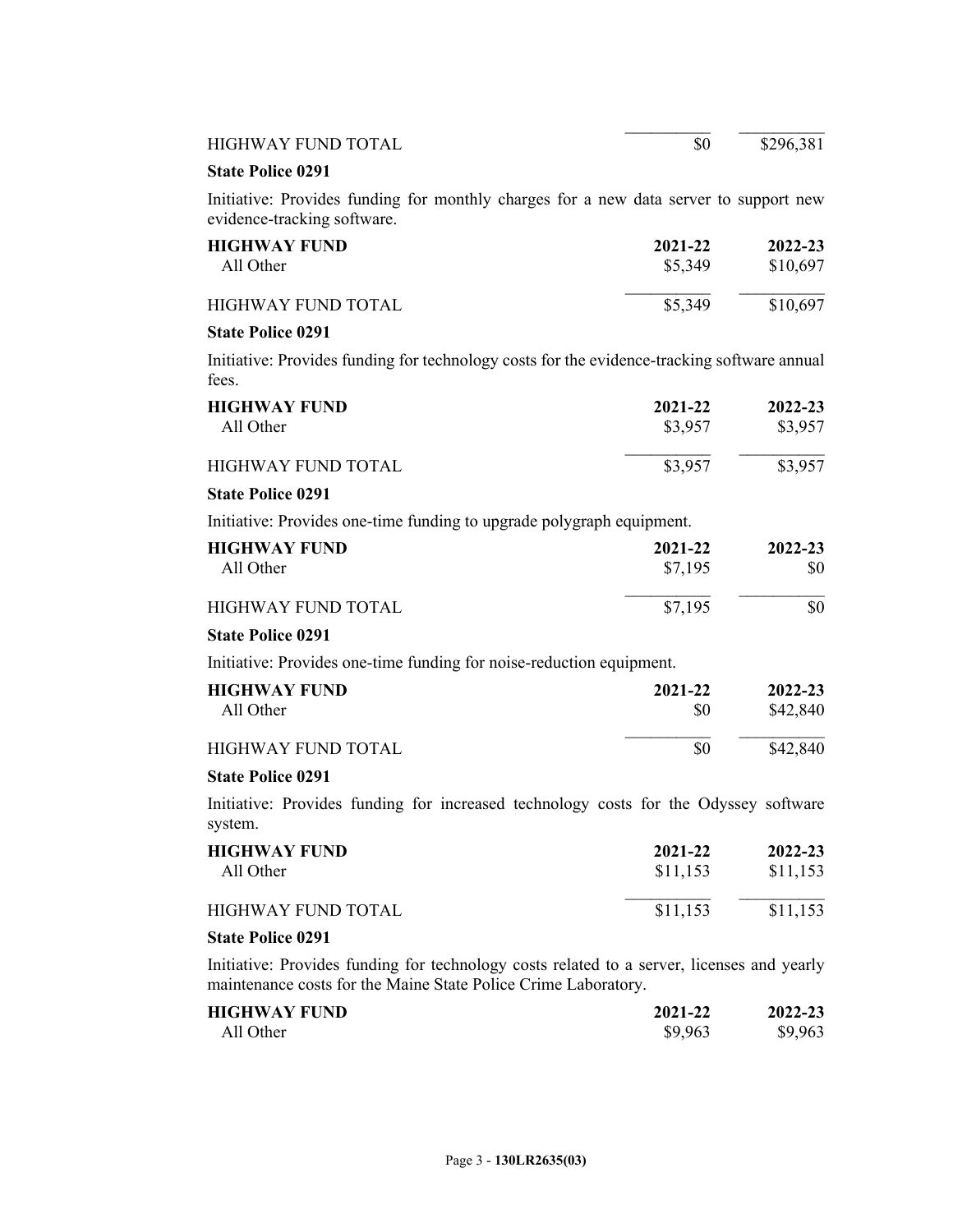| <b>HIGHWAY FUND TOTAL</b>                                                                                                                                                                         | \$9,963  | \$9,963     |
|---------------------------------------------------------------------------------------------------------------------------------------------------------------------------------------------------|----------|-------------|
| <b>State Police 0291</b>                                                                                                                                                                          |          |             |
| Initiative: Establishes one State Police Polygraph Examiner position funded 65% General<br>Fund and 35% Highway Fund within the same program and provides funding for related<br>All Other costs. |          |             |
| <b>HIGHWAY FUND</b>                                                                                                                                                                               | 2021-22  | 2022-23     |
| Personal Services                                                                                                                                                                                 | SO.      | \$42,014    |
| All Other                                                                                                                                                                                         | \$0      | \$2,714     |
| <b>HIGHWAY FUND TOTAL</b>                                                                                                                                                                         | \$0      | \$44,728    |
| <b>PUBLIC SAFETY, DEPARTMENT OF</b><br><b>DEPARTMENT TOTALS</b>                                                                                                                                   | 2021-22  | 2022-23     |
| <b>HIGHWAY FUND</b>                                                                                                                                                                               | \$40,007 | \$1,224,337 |
| <b>DEPARTMENT TOTAL - ALL FUNDS</b>                                                                                                                                                               | \$40,007 | \$1,224,337 |

**Sec. 2. Appropriations and allocations.** The following appropriations and allocations are made.

# **SECRETARY OF STATE, DEPARTMENT OF**

### **Administration - Motor Vehicles 0077**

Initiative: Establishes 2 Customer Service Representative Specialist positions and provides funding for related All Other costs.

| <b>HIGHWAY FUND</b>           | 2021-22 | 2022-23   |
|-------------------------------|---------|-----------|
| POSITIONS - LEGISLATIVE COUNT | 0.000   | 2 000     |
| Personal Services             | \$0     | \$152,716 |
| All Other                     | \$0     | \$28,833  |
| HIGHWAY FUND TOTAL            |         | \$181,549 |

### **Administration - Motor Vehicles 0077**

Initiative: Establishes one Planning and Research Associate II position and funds All Other costs within the Department of the Secretary of State's central office to assist in the facilitation of the Address Confidentiality Program, including, but not limited to, aiding participants in enrolling in the program, navigating matters that may arise and processing daily mailings to participants.

| HIGHWAY FUND                  | 2021-22 | 2022-23   |
|-------------------------------|---------|-----------|
| POSITIONS - LEGISLATIVE COUNT | 0.000   | 1.000     |
| <b>Personal Services</b>      | \$0     | \$105,708 |
| All Other                     | \$0     | \$7,345   |
| HIGHWAY FUND TOTAL            |         | \$113,053 |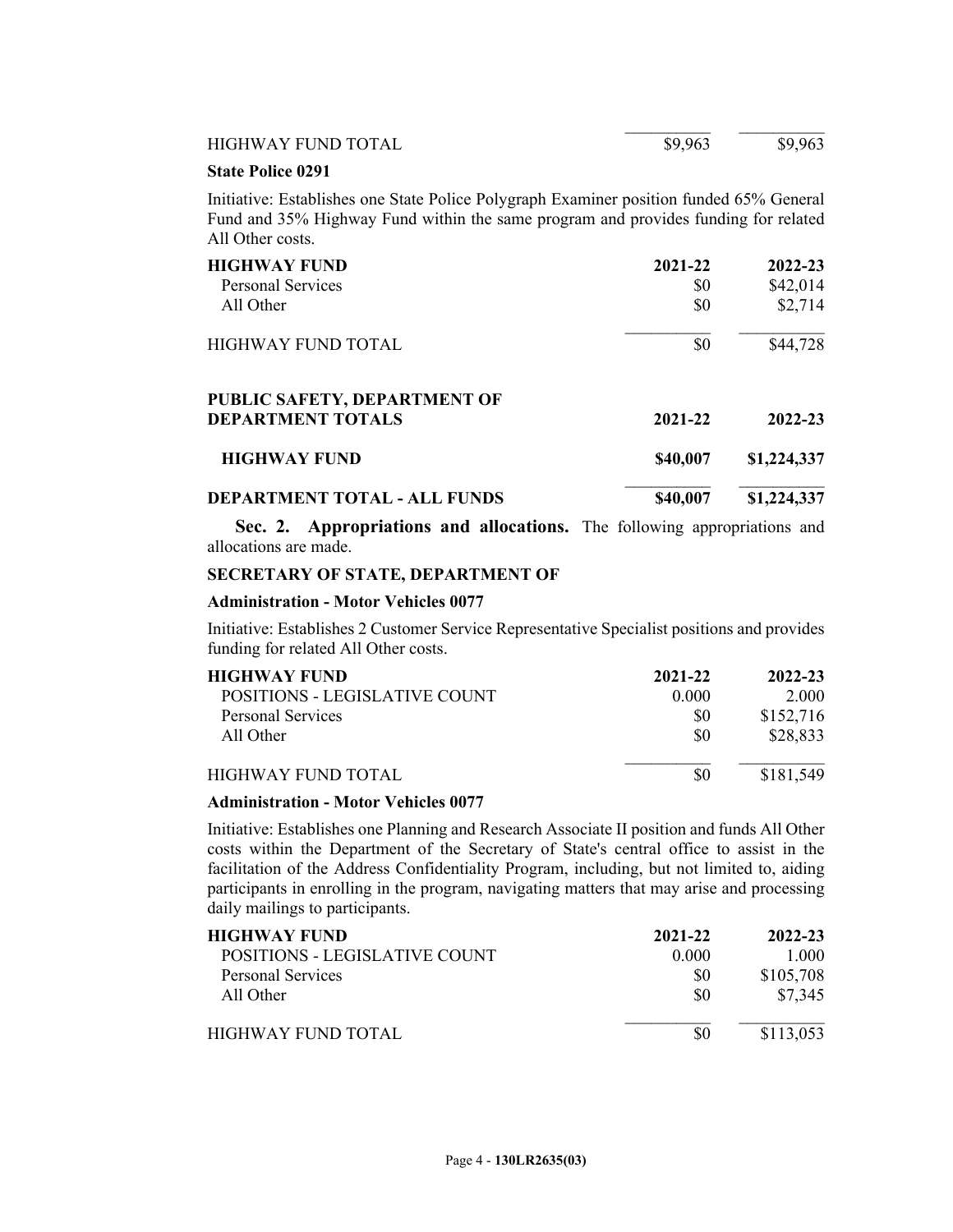### **Administration - Motor Vehicles 0077**

Initiative: Provides funding for technology cost increases.

| \$152,049<br>\$223,993                    |
|-------------------------------------------|
| \$152,049<br>\$223,993                    |
|                                           |
|                                           |
| 2021-22<br>2022-23<br>\$15,119<br>\$3,780 |
| \$3,780<br>\$15,119                       |
|                                           |

### **Administration - Motor Vehicles 0077**

Initiative: Provides funding for the additional cost of aluminum used to make registration plates.

| <b>HIGHWAY FUND</b> | 2021-22  | 2022-23   |
|---------------------|----------|-----------|
| All Other           | \$58,518 | \$228,413 |
| HIGHWAY FUND TOTAL  | \$58,518 | \$228,413 |

### **Administration - Motor Vehicles 0077**

Initiative: Establishes one Contract/Grant Manager position and provides funding for related All Other costs.

| <b>HIGHWAY FUND</b>           | 2021-22 | 2022-23   |
|-------------------------------|---------|-----------|
| POSITIONS - LEGISLATIVE COUNT | 0.000   | 1.000     |
| <b>Personal Services</b>      | \$0     | \$106,317 |
| All Other                     | \$0     | \$15,318  |
| HIGHWAY FUND TOTAL            | \$0     | \$121,635 |

### **Administration - Motor Vehicles 0077**

Initiative: Provides one-time funding for the roofing project and repair of the concrete buttresses at the Maine State Prison plate shop.

| <b>HIGHWAY FUND</b>  | 2021-22   | 2022-23  |
|----------------------|-----------|----------|
| Capital Expenditures | \$128,000 | \$14,000 |
| HIGHWAY FUND TOTAL   | \$128,000 | \$14,000 |

## **Administration - Motor Vehicles 0077**

Initiative: Establishes one Agency Application Architect position and provides funding for related All Other costs.

| <b>HIGHWAY FUND</b>           | 2021-22 | 2022-23   |
|-------------------------------|---------|-----------|
| POSITIONS - LEGISLATIVE COUNT | 0.000   | 1 000     |
| Personal Services             | S0      | \$122,610 |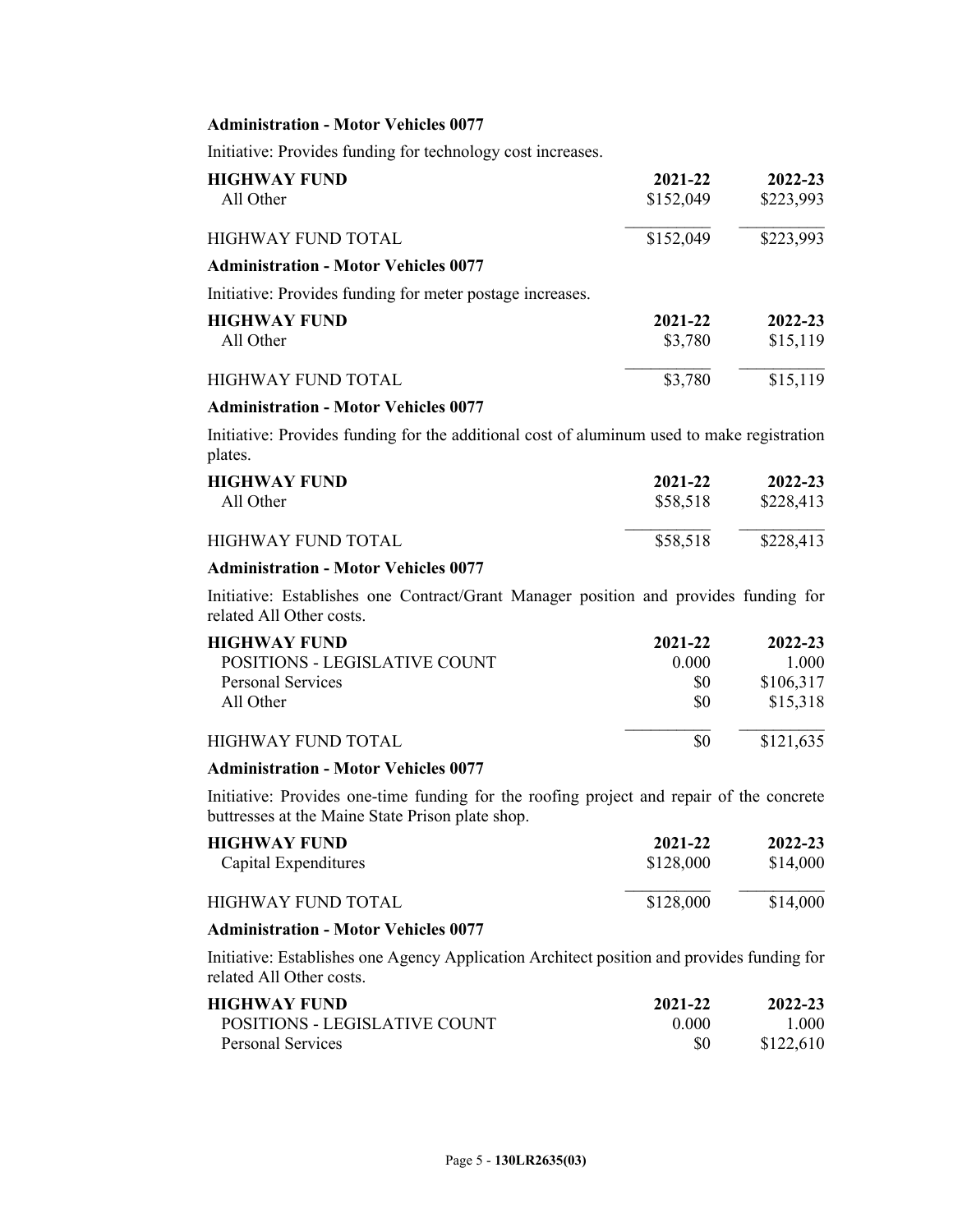| All Other                                                                                                             | \$0     | \$18,201  |
|-----------------------------------------------------------------------------------------------------------------------|---------|-----------|
| HIGHWAY FUND TOTAL                                                                                                    | \$0     | \$140,811 |
| <b>Administration - Motor Vehicles 0077</b>                                                                           |         |           |
| Initiative: Provides funding for the increase in the International Registration Plan, Inc.<br>annual membership dues. |         |           |
| <b>HIGHWAY FUND</b>                                                                                                   | 2021-22 | 2022-23   |
| All Other                                                                                                             | \$0     | \$17,691  |

# HIGHWAY FUND TOTAL \$0 \$17,691

### **Administration - Motor Vehicles 0077**

Initiative: Continues and makes permanent 6 Customer Representative Associate II - Motor Vehicle positions. These positions were previously continued in Public Law 2021, chapter 224.

| <b>HIGHWAY FUND</b>           | 2021-22 | 2022-23 |
|-------------------------------|---------|---------|
| POSITIONS - LEGISLATIVE COUNT | 6.000   | 6.000   |
| Personal Services             | \$0     | \$7,866 |
| <b>HIGHWAY FUND TOTAL</b>     | \$0     | \$7,866 |
|                               |         |         |

### **Administration - Motor Vehicles 0077**

Initiative: Provides funding for increased branch lease costs for new locations and renewals at 6 existing locations.

| <b>HIGHWAY FUND</b> | 2021-22  | 2022-23   |
|---------------------|----------|-----------|
| All Other           | \$31,389 | \$206,059 |
| HIGHWAY FUND TOTAL  | \$31,389 | \$206,059 |

### **Administration - Motor Vehicles 0077**

Initiative: Provides funding for the addition of security cameras at each branch location.

| HIGHWAY FUND-      | 2021-22  | 2022-23  |  |
|--------------------|----------|----------|--|
| All Other          | \$40,736 | \$32,446 |  |
| HIGHWAY FUND TOTAL | \$40,736 | \$32,446 |  |

### **Administration - Motor Vehicles 0077**

Initiative: Provides funding for the ongoing maintenance costs of security cameras in the new Bangor branch location.

| <b>HIGHWAY FUND</b><br>All Other                                                                                                                    | 2021-22<br>\$10,223 | 2022-23<br>\$20,448 |
|-----------------------------------------------------------------------------------------------------------------------------------------------------|---------------------|---------------------|
| HIGHWAY FUND TOTAL.                                                                                                                                 | \$10,223            | \$20,448            |
| $\mathbf{A}$ , $\mathbf{A}$ , $\mathbf{A}$ , $\mathbf{A}$ , $\mathbf{A}$ , $\mathbf{A}$ , $\mathbf{A}$ , $\mathbf{A}$ , $\mathbf{A}$ , $\mathbf{A}$ |                     |                     |

**Administration - Motor Vehicles 0077**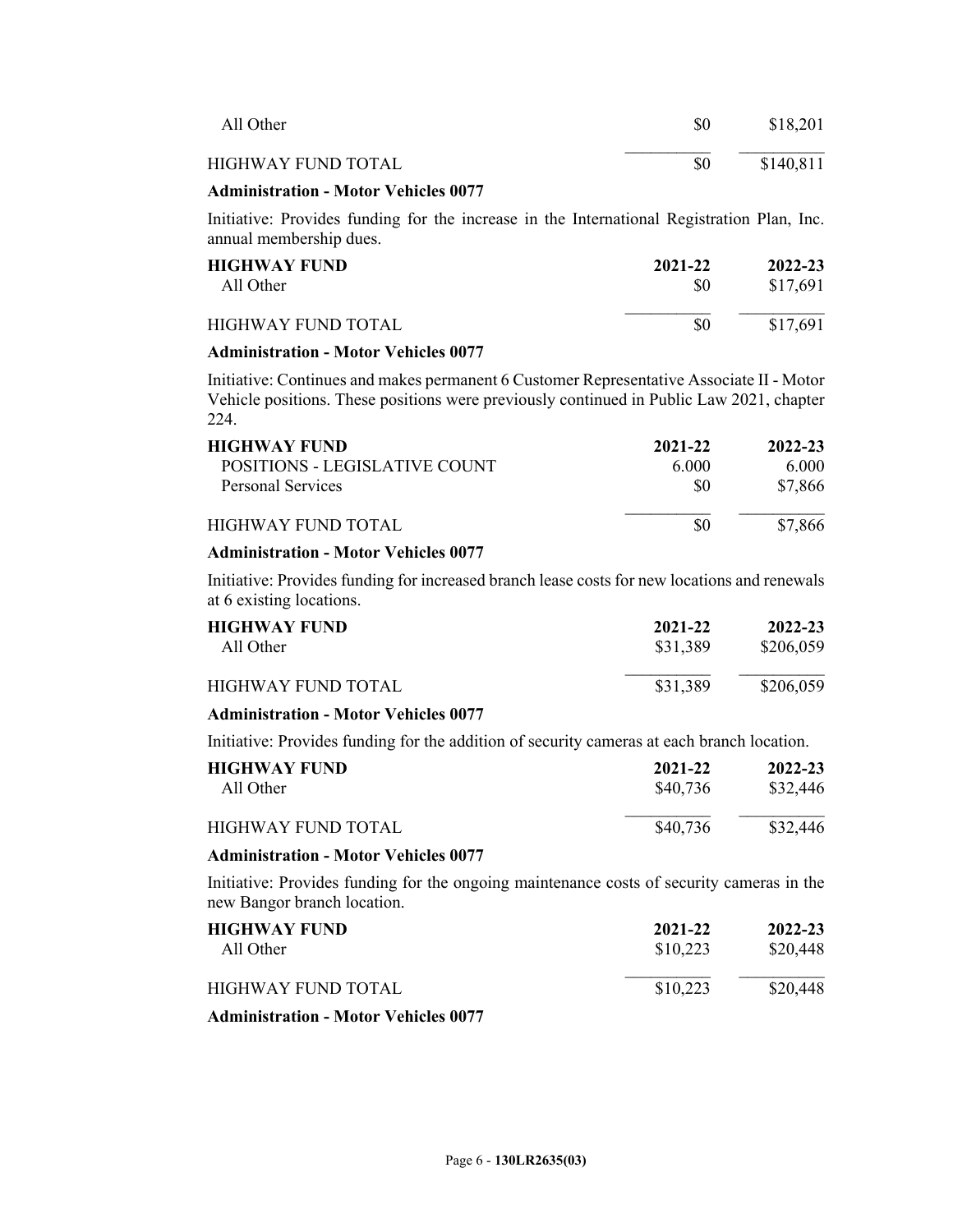Initiative: Provides funding for the ongoing software maintenance and customer messaging services from the online appointment booking solution purchased from the current lobby management service provider.

| <b>HIGHWAY FUND</b> | 2021-22  |          |
|---------------------|----------|----------|
| All Other           | \$17.660 |          |
| HIGHWAY FUND TOTAL  | \$17,660 | \$21,988 |

### **Administration - Motor Vehicles 0077**

Initiative: Provides funding for the approved reorganization of one Auditor I position to an Auditor II position and provides funding for related All Other costs.

| <b>HIGHWAY FUND</b> | 2021-22 | 2022-23 |
|---------------------|---------|---------|
| Personal Services   | \$1,342 | \$8,212 |
| All Other           | \$63    | \$385   |
| HIGHWAY FUND TOTAL  | \$1,405 | \$8.597 |

#### **Administration - Motor Vehicles 0077**

Initiative: Provides funding for the approved reorganization of 2 Information System Support Specialist positions to 2 Information System Support Specialist II positions. This initiative also provides funding for related All Other costs.

| <b>HIGHWAY FUND</b>                      | 2021-22   | 2022-23     |
|------------------------------------------|-----------|-------------|
| <b>Personal Services</b>                 | \$3,052   | \$15,252    |
| All Other                                | \$143     | \$715       |
| <b>HIGHWAY FUND TOTAL</b>                | \$3,195   | \$15,967    |
| <b>SECRETARY OF STATE, DEPARTMENT OF</b> |           |             |
| <b>DEPARTMENT TOTALS</b>                 | 2021-22   | 2022-23     |
| <b>HIGHWAY FUND</b>                      | \$446,955 | \$1,369,635 |
| DEPARTMENT TOTAL - ALL FUNDS             | \$446,955 | \$1,369,635 |

**Sec. 3. Appropriations and allocations.** The following appropriations and allocations are made.

### **TRANSPORTATION, DEPARTMENT OF**

### **Administration 0339**

Initiative: Transfers and reallocates positions and All Other costs within funds and programs to more appropriately account for work being done.

| HIGHWAY FUND-                 | 2021-22   | 2022-23   |
|-------------------------------|-----------|-----------|
| POSITIONS - LEGISLATIVE COUNT | 2.000     | 2.000     |
| Personal Services             | \$241,332 | \$245,248 |
| HIGHWAY FUND TOTAL.           | \$241,332 | \$245,248 |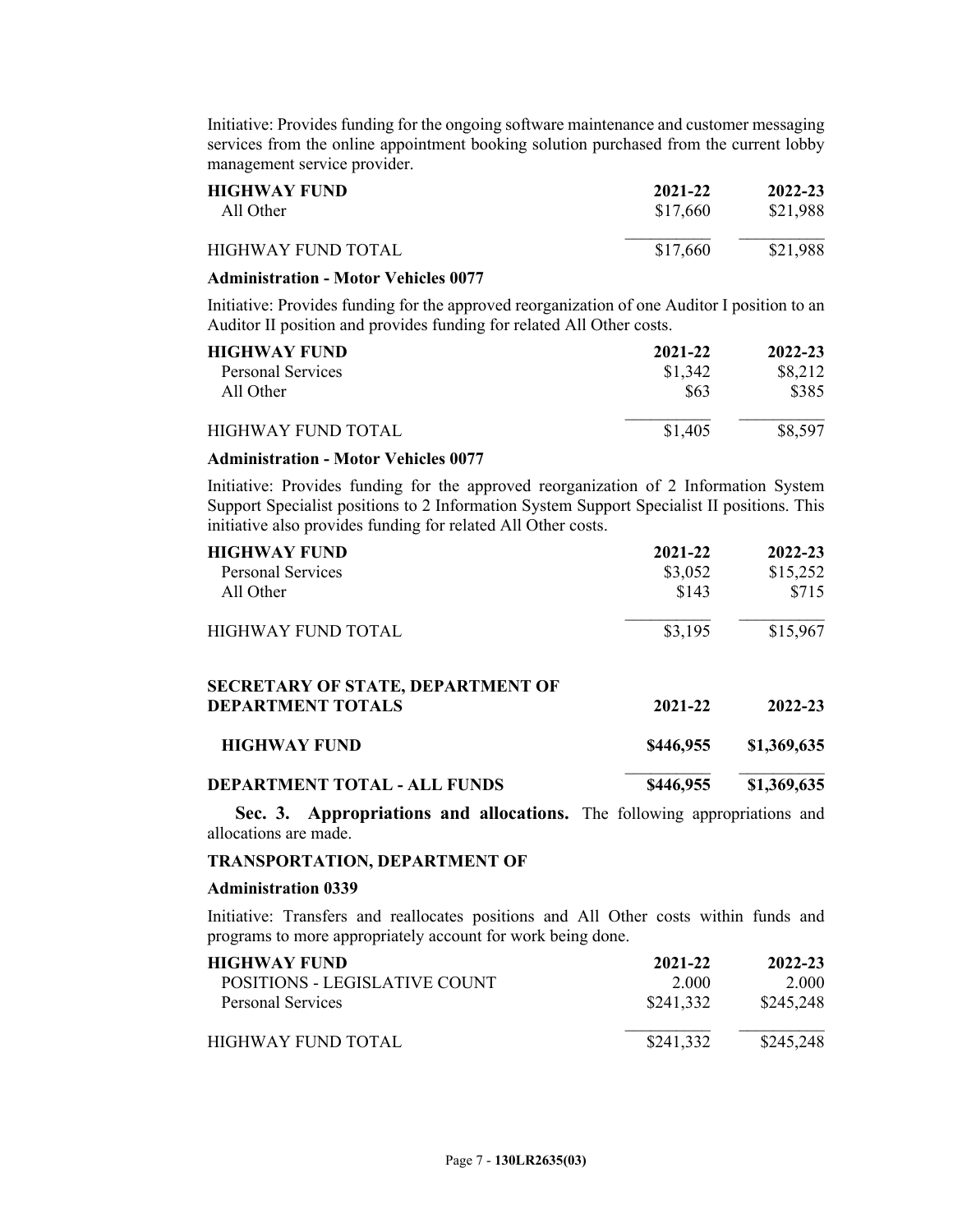### **Administration 0339**

Initiative: Provides funding to increase biweekly hours of various positions in order to make these positions full-time. Position detail is on file at the Bureau of the Budget.

| <b>HIGHWAY FUND</b> | 2021-22   | 2022-23   |
|---------------------|-----------|-----------|
| Personal Services   | \$102,334 | \$107,033 |
| HIGHWAY FUND TOTAL  | \$102,334 | \$107,033 |

## **Fleet Services 0347**

Initiative: Transfers and reallocates positions and All Other costs within funds and programs to more appropriately account for work being done.

| FLEET SERVICES FUND - DOT       | 2021-22      | 2022-23      |
|---------------------------------|--------------|--------------|
| POSITIONS - LEGISLATIVE COUNT   | (1.000)      | (1.000)      |
| Personal Services               | $(\$93,450)$ | $(\$94,208)$ |
| FLEET SERVICES FUND - DOT TOTAL | $(\$93,450)$ | $(\$94,208)$ |

#### **Highway and Bridge Capital 0406**

Initiative: Transfers and reallocates positions and All Other costs within funds and programs to more appropriately account for work being done.

| <b>HIGHWAY FUND</b>                | 2021-22   | 2022-23   |
|------------------------------------|-----------|-----------|
| POSITIONS - LEGISLATIVE COUNT      | 4.000     | 4.000     |
| <b>Personal Services</b>           | \$189,141 | \$194,591 |
| HIGHWAY FUND TOTAL                 | \$189,141 | \$194,591 |
| <b>FEDERAL EXPENDITURES FUND</b>   | 2021-22   | 2022-23   |
| <b>Personal Services</b>           | \$210,162 | \$216,219 |
| FEDERAL EXPENDITURES FUND TOTAL    | \$210,162 | \$216,219 |
| <b>OTHER SPECIAL REVENUE FUNDS</b> | 2021-22   | 2022-23   |
| <b>Personal Services</b>           | \$21,010  | \$21,612  |
| OTHER SPECIAL REVENUE FUNDS TOTAL  | \$21,010  | \$21,612  |

### **Highway and Bridge Capital 0406**

Initiative: Provides funding to increase biweekly hours of various positions in order to make these positions full-time. Position detail is on file at the Bureau of the Budget.

| HIGHWAY FUND.         | 2021-22  | 2022-23  |
|-----------------------|----------|----------|
| POSITIONS - FTE COUNT | 0.545    | 0.545    |
| Personal Services     | \$71.929 | \$74,865 |
| HIGHWAY FUND TOTAL.   | \$71.929 | \$74,865 |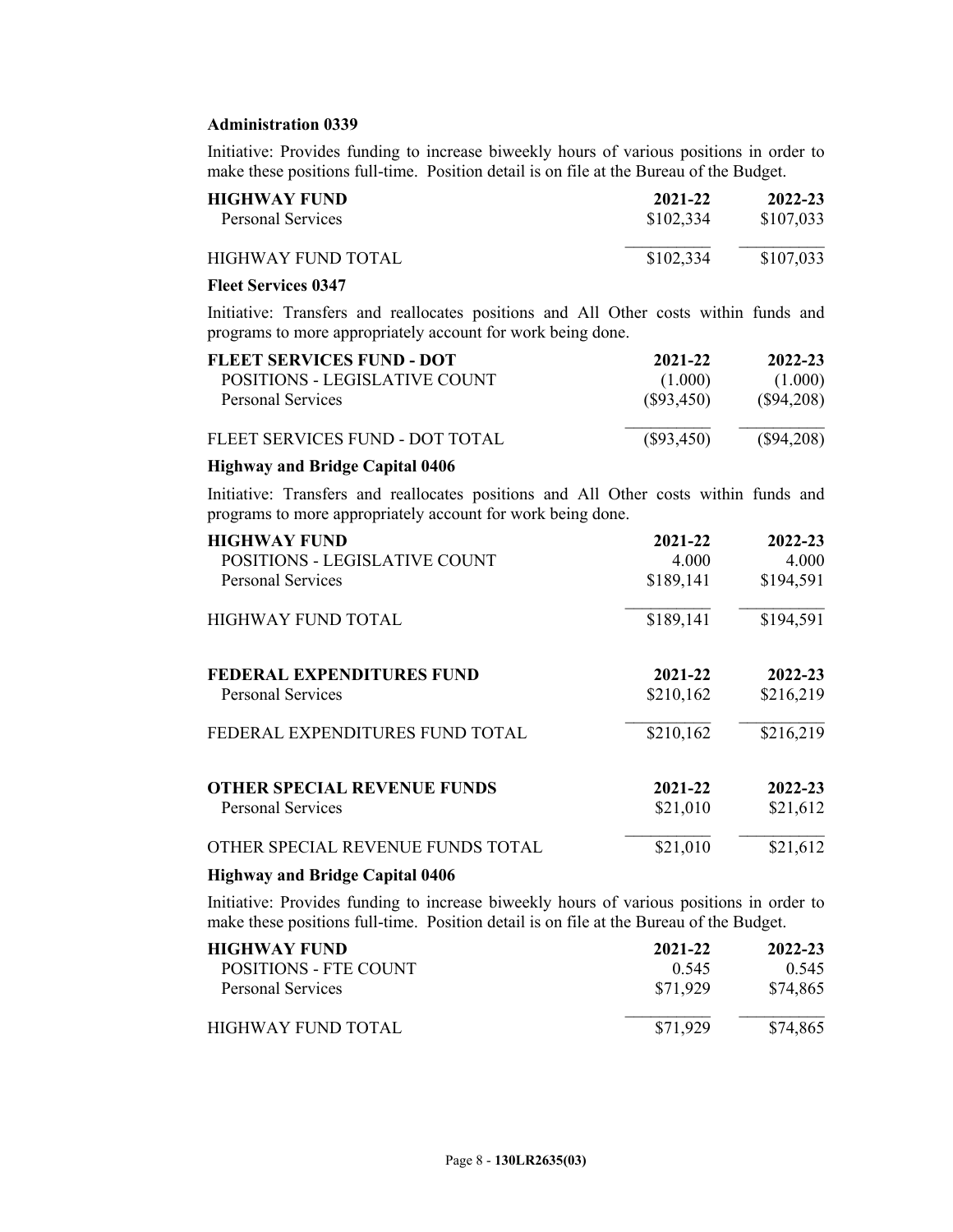| <b>FEDERAL EXPENDITURES FUND</b><br><b>Personal Services</b>                                                                                                                         | 2021-22<br>\$79,919 | 2022-23<br>\$83,173 |
|--------------------------------------------------------------------------------------------------------------------------------------------------------------------------------------|---------------------|---------------------|
|                                                                                                                                                                                      |                     |                     |
| FEDERAL EXPENDITURES FUND TOTAL                                                                                                                                                      | $\sqrt{$79,919}$    | $\sqrt{$83,173}$    |
| <b>OTHER SPECIAL REVENUE FUNDS</b>                                                                                                                                                   | 2021-22             | 2022-23             |
| <b>Personal Services</b>                                                                                                                                                             | \$7,984             | \$8,314             |
| OTHER SPECIAL REVENUE FUNDS TOTAL                                                                                                                                                    | \$7,984             | \$8,314             |
| <b>Highway and Bridge Capital 0406</b>                                                                                                                                               |                     |                     |
| Initiative: Provides funding to upgrade positions necessary to meet capital work needs.                                                                                              |                     |                     |
| <b>HIGHWAY FUND</b>                                                                                                                                                                  | 2021-22             | 2022-23             |
| <b>Personal Services</b>                                                                                                                                                             | \$173,635           | \$179,587           |
| HIGHWAY FUND TOTAL                                                                                                                                                                   | \$173,635           | \$179,587           |
| <b>FEDERAL EXPENDITURES FUND</b>                                                                                                                                                     | 2021-22             | 2022-23             |
| <b>Personal Services</b>                                                                                                                                                             | \$192,918           | \$199,549           |
| FEDERAL EXPENDITURES FUND TOTAL                                                                                                                                                      | \$192,918           | \$199,549           |
| <b>OTHER SPECIAL REVENUE FUNDS</b>                                                                                                                                                   | 2021-22             | 2022-23             |
| <b>Personal Services</b>                                                                                                                                                             | \$19,291            | \$19,953            |
| OTHER SPECIAL REVENUE FUNDS TOTAL                                                                                                                                                    | \$19,291            | \$19,953            |
| <b>Highway and Bridge Capital 0406</b>                                                                                                                                               |                     |                     |
| Initiative: Provides allocation for the Highway and Bridge Capital program to reflect a one-<br>time transfer from General Fund unappropriated surplus to support highway and bridge |                     |                     |

projects. **OTHER SPECIAL REVENUE FUNDS 2021-22 2022-23** Capital Expenditures  $$80$  \$85,000,000  $\mathcal{L}_\text{max}$ OTHER SPECIAL REVENUE FUNDS TOTAL \$0 \$85,000,000 **Highway Light Capital Z095** Initiative: Adjusts and increases allocation for light capital paving. **HIGHWAY FUND**<br>**2021-22 2022-23**<br>**2022-23**<br>**2022-23**<br>**2022-23**<br>**2022-23** Personal Services \$3,000,000<br>Capital Expenditures (\$3,000,000) Capital Expenditures (\$3,000,000) \$0  $\mathcal{L}_\text{max}$ 

| HIGHWAY FUND TOTAL | \$2,459,000 |  |
|--------------------|-------------|--|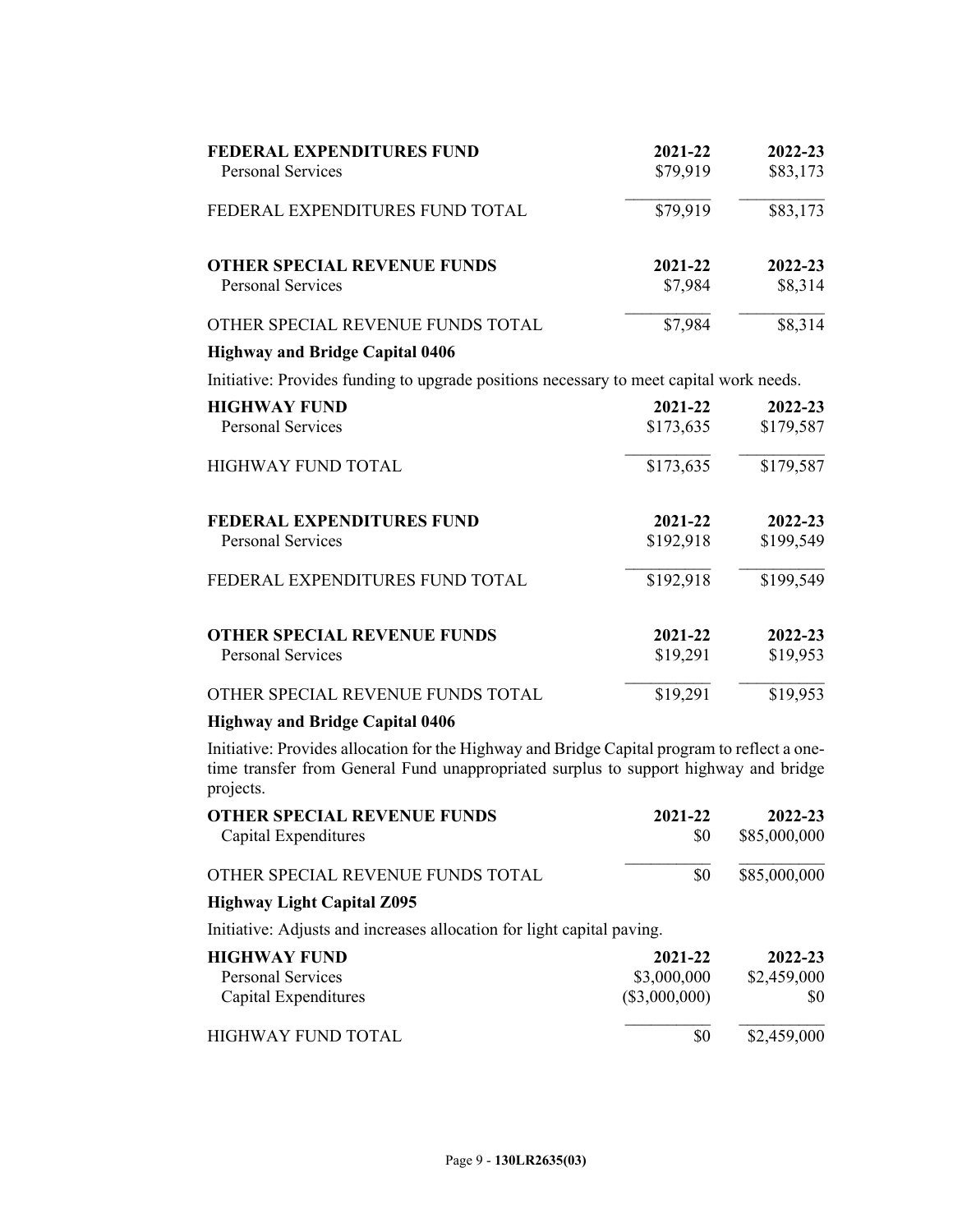| <b>OTHER SPECIAL REVENUE FUNDS</b><br>Capital Expenditures | 2021-22<br>\$3,000,000 | 2022-23<br>\$3,000,000 |
|------------------------------------------------------------|------------------------|------------------------|
| OTHER SPECIAL REVENUE FUNDS TOTAL                          | \$3,000,000            | \$3,000,000            |
| <b>Local Road Assistance Program 0337</b>                  |                        |                        |

Initiative: Adjusts funding for the Local Road Assistance Program at the correctly proportioned rate in accordance with the Maine Revised Statutes, Title 23, section 1803-B.

| <b>HIGHWAY FUND</b> | 2021-22  | 2022-23   |
|---------------------|----------|-----------|
| All Other           | \$19,332 | \$241,334 |
| HIGHWAY FUND TOTAL  | \$19,332 | \$241,334 |

### **Maintenance and Operations 0330**

Initiative: Transfers and reallocates positions and All Other costs within funds and programs to more appropriately account for work being done.

| <b>HIGHWAY FUND</b>              | 2021-22       | 2022-23       |
|----------------------------------|---------------|---------------|
| POSITIONS - LEGISLATIVE COUNT    | (7.000)       | (7.000)       |
| Personal Services                | $(\$664,884)$ | $(\$684,720)$ |
| HIGHWAY FUND TOTAL               | $(\$664,884)$ | $(\$684,720)$ |
| <b>FEDERAL EXPENDITURES FUND</b> | 2021-22       | 2022-23       |
| Personal Services                | $(\$27,699)$  | $(\$28,522)$  |
| FEDERAL EXPENDITURES FUND TOTAL  | $(\$27,699)$  | $(\$28,522)$  |

## **Multimodal - Island Ferry Service Z016**

Initiative: Transfers and reallocates positions and All Other costs within funds and programs to more appropriately account for work being done.

| <b>HIGHWAY FUND</b><br>All Other                   | 2021-22<br>\$101,317 | 2022-23<br>\$105,888 |
|----------------------------------------------------|----------------------|----------------------|
| <b>HIGHWAY FUND TOTAL</b>                          | \$101,317            | \$105,888            |
| <b>ISLAND FERRY SERVICES FUND</b>                  | 2021-22              | 2022-23              |
| POSITIONS - LEGISLATIVE COUNT<br>Personal Services | 2.000<br>\$202,634   | 2.000<br>\$211,776   |
| <b>ISLAND FERRY SERVICES FUND TOTAL</b>            | \$202,634            | \$211,776            |
| <b>Multimodal - Island Ferry Service Z016</b>      |                      |                      |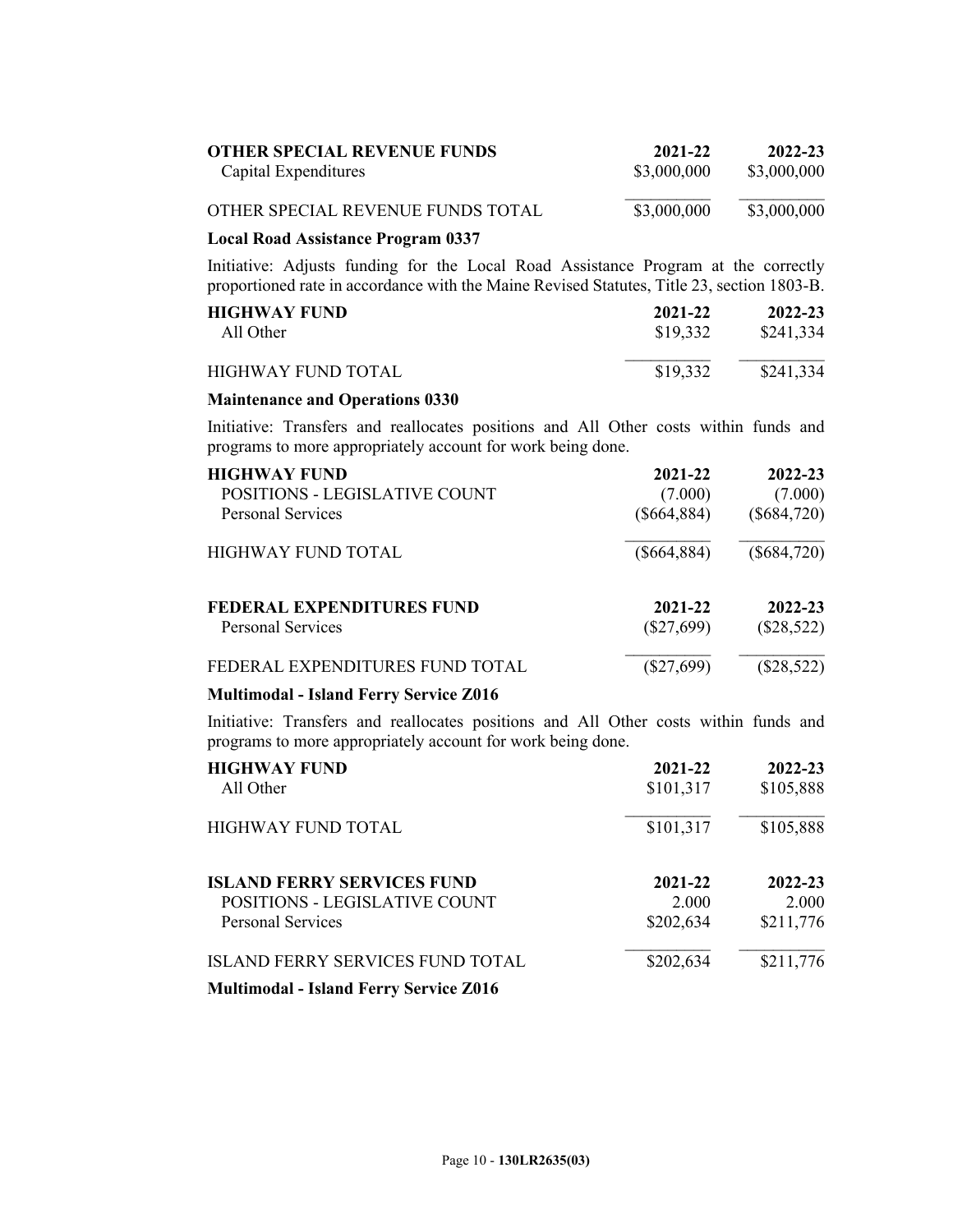Initiative: Provides funding for the approved reorganization of one Public Service Manager II position to a Public Service Manager III position and transfers All Other to Personal Services to fund the reorganization.

| <b>ISLAND FERRY SERVICES FUND</b>       | 2021-22   | 2022-23    |
|-----------------------------------------|-----------|------------|
| Personal Services                       | \$4,085   | \$16,331   |
| All Other                               | (\$4,085) | (\$16,331) |
| <b>ISLAND FERRY SERVICES FUND TOTAL</b> | \$0       | \$0        |

#### **Multimodal - Ports and Marine 0323**

Initiative: Provides increased federal allocation to properly expense federal discretionary grants.

| FEDERAL EXPENDITURES FUND       | 2021-22     | 2022-23     |
|---------------------------------|-------------|-------------|
| All Other                       | \$1,000,000 | \$1,500,000 |
| FEDERAL EXPENDITURES FUND TOTAL | \$1,000,000 | \$1,500,000 |

#### **Multimodal - Transit 0443**

Initiative: Transfers and reallocates positions and All Other costs within funds and programs to more appropriately account for work being done.

| <b>FEDERAL EXPENDITURES FUND</b><br><b>Personal Services</b> | 2021-22<br>(\$138,168)  | 2022-23<br>(\$141,740)  |
|--------------------------------------------------------------|-------------------------|-------------------------|
| FEDERAL EXPENDITURES FUND TOTAL                              | (\$138,168)             | (\$141,740)             |
| <b>OTHER SPECIAL REVENUE FUNDS</b>                           | 2021-22                 | 2022-23                 |
| POSITIONS - LEGISLATIVE COUNT<br>Personal Services           | (1.000)<br>$(\$69,087)$ | (1.000)<br>$(\$69,369)$ |
| OTHER SPECIAL REVENUE FUNDS TOTAL                            | $(\$69,087)$            | $(\$69,369)$            |

### **Multimodal Transportation Fund Z017**

Initiative: Transfers and reallocates positions and All Other costs within funds and programs to more appropriately account for work being done.

| <b>OTHER SPECIAL REVENUE FUNDS</b>         | 2021-22   | 2022-23   |
|--------------------------------------------|-----------|-----------|
| POSITIONS - LEGISLATIVE COUNT              | 1 000     | 1.000     |
| <b>Personal Services</b>                   | \$159,310 | \$160,410 |
| OTHER SPECIAL REVENUE FUNDS TOTAL          | \$159,310 | \$160,410 |
| <b>Multimodal Transportation Fund Z017</b> |           |           |

Initiative: Provides allocation for the Multimodal Transportation Fund program to reflect a one-time transfer from General Fund unappropriated surplus to support multimodal transportation projects.

| OTHER SPECIAL REVENUE FUNDS | 2021-22 | 2022-23      |
|-----------------------------|---------|--------------|
| All Other                   |         | \$15,000,000 |